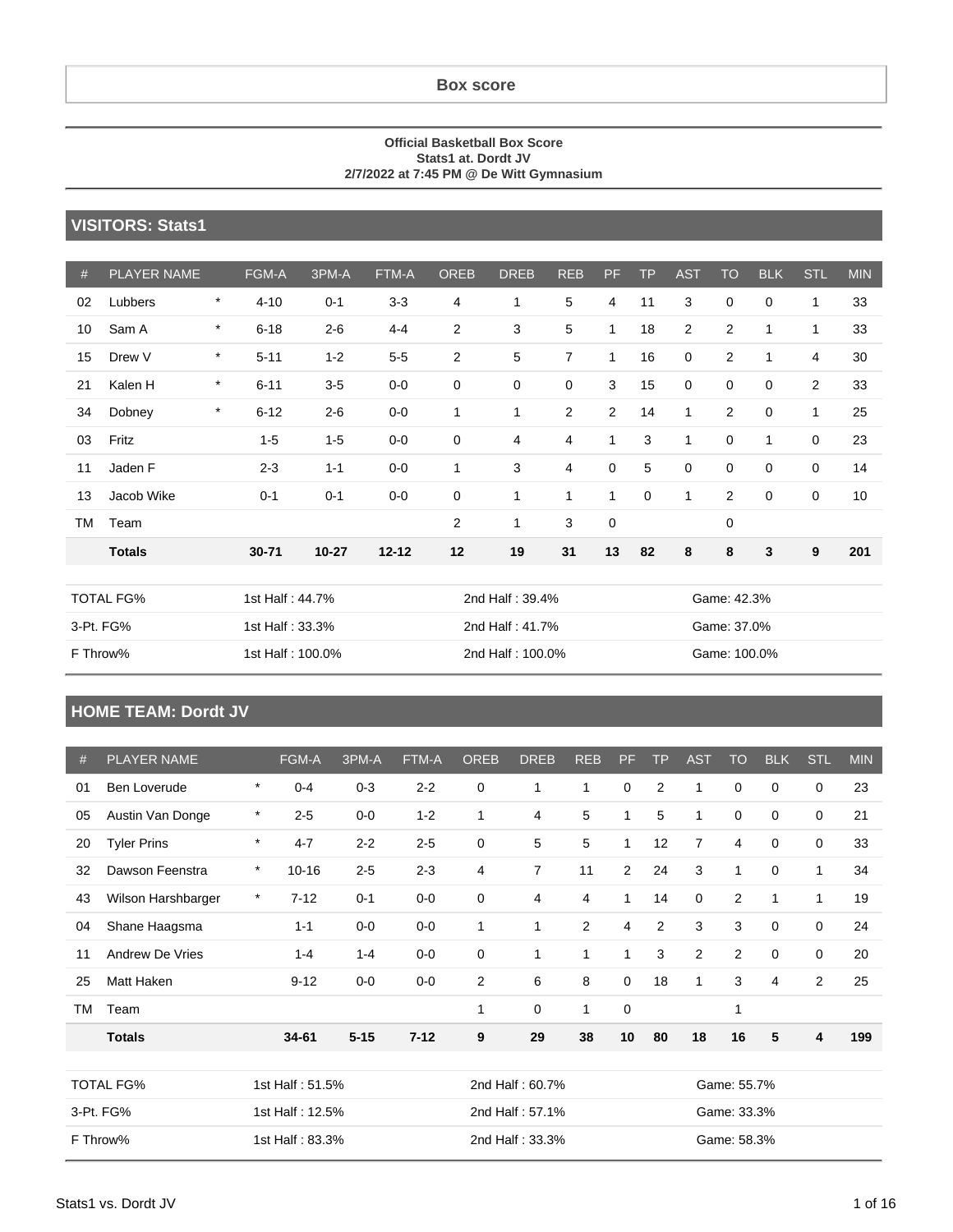| <b>SCORE BY PERIODS</b> |    | $\mathcal{D}$ |                          | <b>TOTAL</b> |
|-------------------------|----|---------------|--------------------------|--------------|
| Stats1                  | 41 | 41            | $\overline{\phantom{a}}$ | 82           |
| Dordt JV                | 40 | 40            | $\overline{\phantom{a}}$ | 80           |

**Officials:** ,,

**Attendance:** 0

**Technical fouls: STATS1-None. DORDT JV-None.**

**Points in the paint:** STATS1-26, DORDT JV-36. **Points off turnovers:** STATS1-14, DORDT JV-10. **2nd chance points:** STATS1-13, DORDT JV-9. **Fast break points:** STATS1-3, DORDT JV-5.

**Bench Points:** STATS1-8, DORDT JV-23.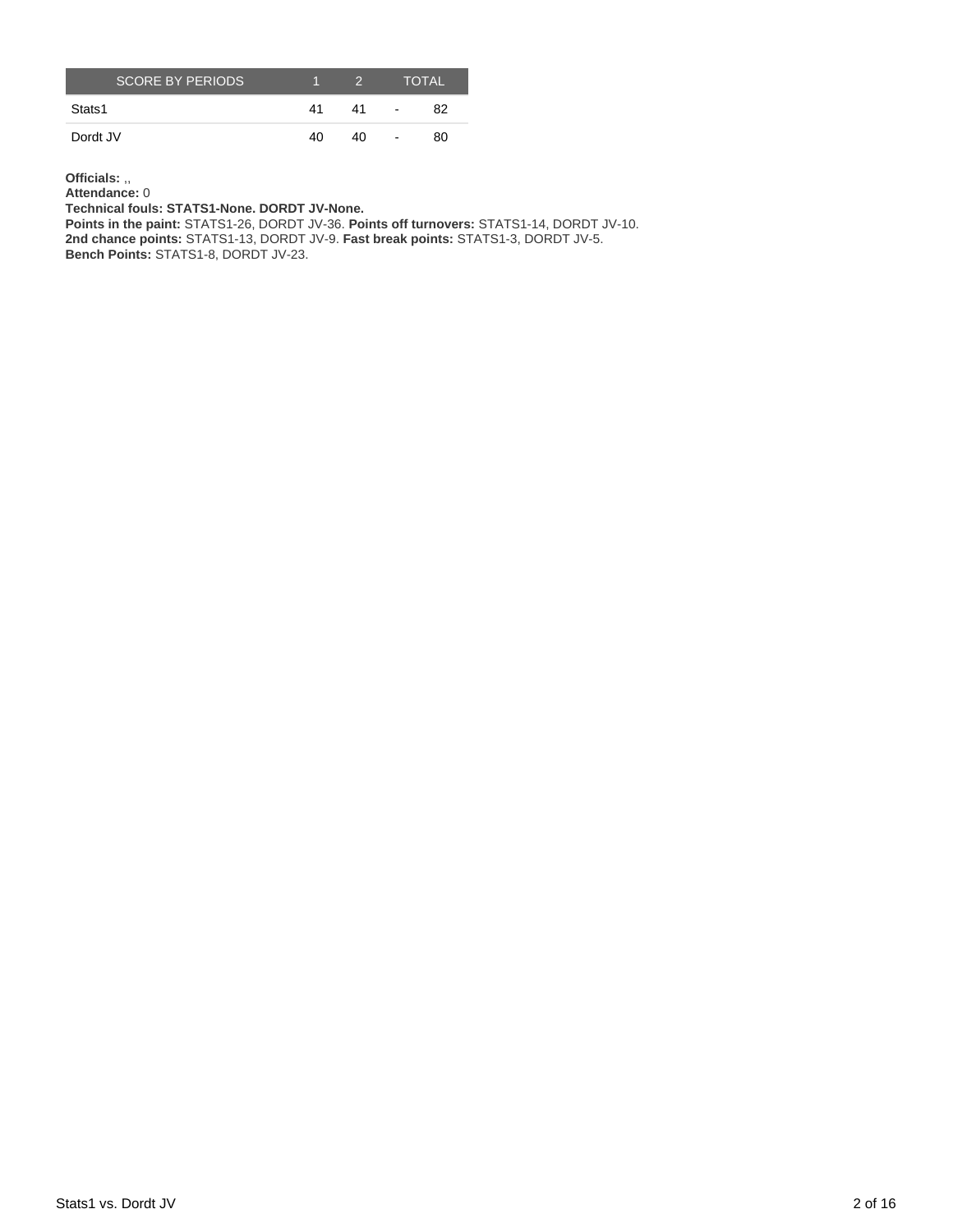#### **Play by Play**

### **1st Half**

| 19:56 |                                |          | LOVERUDE, BEN missed 3-pt. jump shot |
|-------|--------------------------------|----------|--------------------------------------|
| 19:56 | V, DREW defensive rebound      |          |                                      |
| 19:43 | DOBNEY made jump shot          | $2 - 0$  |                                      |
| 19:23 |                                | $2 - 0$  | HARSHBARGER, WILSON missed jump shot |
| 19:23 |                                | $2 - 0$  | <b>TEAM offensive rebound</b>        |
| 19:14 |                                | $2 - 0$  | FEENSTRA, DAWSON missed jump shot    |
| 19:14 | V, DREW defensive rebound      | $2 - 0$  |                                      |
| 19:03 | DOBNEY made 3-pt. jump shot    | $5 - 0$  |                                      |
| 18:46 |                                | $5 - 0$  | LOVERUDE, BEN missed jump shot       |
| 18:46 | A, SAM defensive rebound       | $5 - 0$  |                                      |
| 18:38 | H, KALEN missed jump shot      | $5 - 0$  |                                      |
| 18:38 |                                | $5 - 0$  | DONGE, AUSTIN VAN deadball rebound   |
| 18:35 | Foul by DOBNEY                 | $5 - 0$  |                                      |
| 18:35 |                                | $5 - 1$  | PRINS, TYLER made free throw         |
| 18:35 |                                | $5 - 2$  | PRINS, TYLER made free throw         |
| 18:22 | Turnover by DOBNEY             | $5 - 2$  |                                      |
| 18:07 |                                | $5 - 2$  | Turnover by PRINS, TYLER             |
| 18:05 | Steal by V, DREW               | $5 - 2$  |                                      |
| 18:03 | V, DREW missed layup           | $5 - 2$  |                                      |
| 18:03 | LUBBERS offensive rebound      | $5 - 2$  |                                      |
| 17:59 | <b>LUBBERS</b> made layup      | $7 - 2$  |                                      |
| 17:52 |                                | $7 - 4$  | FEENSTRA, DAWSON made layup          |
| 17:36 | DOBNEY made 3-pt. jump shot    | $10 - 4$ |                                      |
| 17:12 |                                | $10 - 6$ | DONGE, AUSTIN VAN made layup         |
| 17:12 |                                | $10 - 6$ | Assist by FEENSTRA, DAWSON           |
| 17:00 | V, DREW missed 3-pt. jump shot | $10 - 6$ |                                      |
| 17:00 |                                | $10 - 6$ | PRINS, TYLER defensive rebound       |
| 16:46 |                                | $10 - 6$ | HARSHBARGER, WILSON missed layup     |
| 16:46 | V, DREW defensive rebound      | $10 - 6$ |                                      |
| 16:33 | Turnover by A,SAM              | $10 - 6$ |                                      |
| 16:31 |                                | $10 - 6$ | Steal by HARSHBARGER, WILSON         |
| 16:21 |                                | $10 - 8$ | HARSHBARGER, WILSON made layup       |
| 16:08 | LUBBERS missed 3-pt. jump shot | $10 - 8$ |                                      |
| 16:08 |                                | $10 - 8$ | DONGE, AUSTIN VAN defensive rebound  |
|       |                                |          |                                      |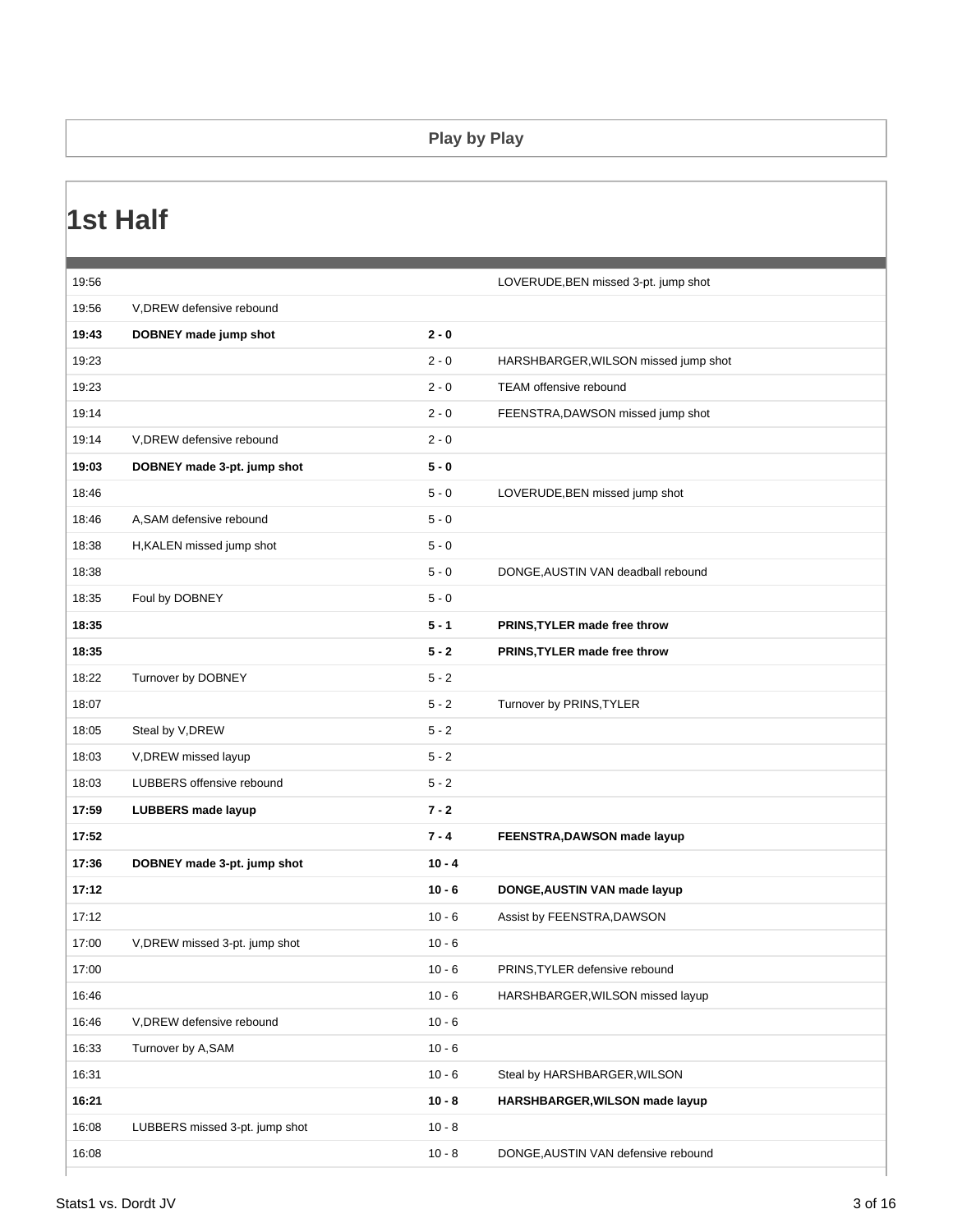| 15:58 |                               | $10 - 8$  | HARSHBARGER, WILSON missed 3-pt. jump shot |
|-------|-------------------------------|-----------|--------------------------------------------|
| 15:58 |                               | $10 - 8$  | FEENSTRA, DAWSON offensive rebound         |
| 15:55 |                               | $10 - 10$ | FEENSTRA, DAWSON made layup                |
| 15:40 | FRITZ enters the game         | $10 - 10$ |                                            |
| 15:40 | F, JADEN enters the game      | $10 - 10$ |                                            |
| 15:40 | H, KALEN goes to the bench    | $10 - 10$ |                                            |
| 15:40 | V, DREW goes to the bench     | $10 - 10$ |                                            |
| 15:40 |                               | $10 - 10$ | VRIES, ANDREW DE enters the game           |
| 15:40 |                               | $10 - 10$ | HAAGSMA, SHANE enters the game             |
| 15:40 |                               | $10 - 10$ | HAKEN, MATT enters the game                |
| 15:40 |                               | $10 - 10$ | HARSHBARGER, WILSON goes to the bench      |
| 15:40 |                               | $10 - 10$ | DONGE, AUSTIN VAN goes to the bench        |
| 15:40 |                               | $10 - 10$ | LOVERUDE, BEN goes to the bench            |
| 15:27 | A, SAM made layup             | $12 - 10$ |                                            |
| 15:08 |                               | $12 - 10$ | FEENSTRA, DAWSON missed 3-pt. jump shot    |
| 15:08 |                               | $12 - 10$ | HAAGSMA, SHANE offensive rebound           |
| 14:36 |                               | $12 - 10$ | VRIES, ANDREW DE missed 3-pt. jump shot    |
| 14:36 |                               | $12 - 10$ | FEENSTRA, DAWSON offensive rebound         |
| 14:17 |                               | $12 - 10$ | Turnover by VRIES, ANDREW DE               |
| 14:08 | A, SAM missed 3-pt. jump shot | $12 - 10$ |                                            |
| 14:08 |                               | $12 - 10$ | HAKEN, MATT defensive rebound              |
| 14:08 | Foul by LUBBERS               | $12 - 10$ |                                            |
| 13:57 |                               | $12 - 10$ | VRIES, ANDREW DE missed 3-pt. jump shot    |
| 13:57 |                               | $12 - 10$ | HAKEN, MATT offensive rebound              |
| 13:51 |                               | $12 - 12$ | <b>HAKEN, MATT made layup</b>              |
| 13:33 | A, SAM made jump shot         | $14 - 12$ |                                            |
| 13:23 |                               | 14 - 14   | <b>HAKEN, MATT made layup</b>              |
| 13:23 |                               | $14 - 14$ | Assist by PRINS, TYLER                     |
| 13:04 | DOBNEY missed 3-pt. jump shot | $14 - 14$ |                                            |
| 13:04 |                               | $14 - 14$ | FEENSTRA, DAWSON defensive rebound         |
| 12:52 |                               | $14 - 14$ | Turnover by HAAGSMA, SHANE                 |
| 12:52 | WIKE, JACOB enters the game   | $14 - 14$ |                                            |
| 12:52 | V, DREW enters the game       | 14 - 14   |                                            |
| 12:52 | DOBNEY goes to the bench      | $14 - 14$ |                                            |
| 12:52 | LUBBERS goes to the bench     | $14 - 14$ |                                            |
| 12:52 |                               | 14 - 14   | LOVERUDE, BEN enters the game              |
| 12:52 |                               | $14 - 14$ | FEENSTRA, DAWSON goes to the bench         |
| 12:34 | Turnover by WIKE, JACOB       | $14 - 14$ |                                            |
| 12:34 |                               | $14 - 14$ | PRINS, TYLER missed layup                  |
| 12:34 | Block by A,SAM                | $14 - 14$ |                                            |
| 12:34 | FRITZ defensive rebound       | $14 - 14$ |                                            |
| 12:26 | LUBBERS enters the game       | $14 - 14$ |                                            |
|       |                               |           |                                            |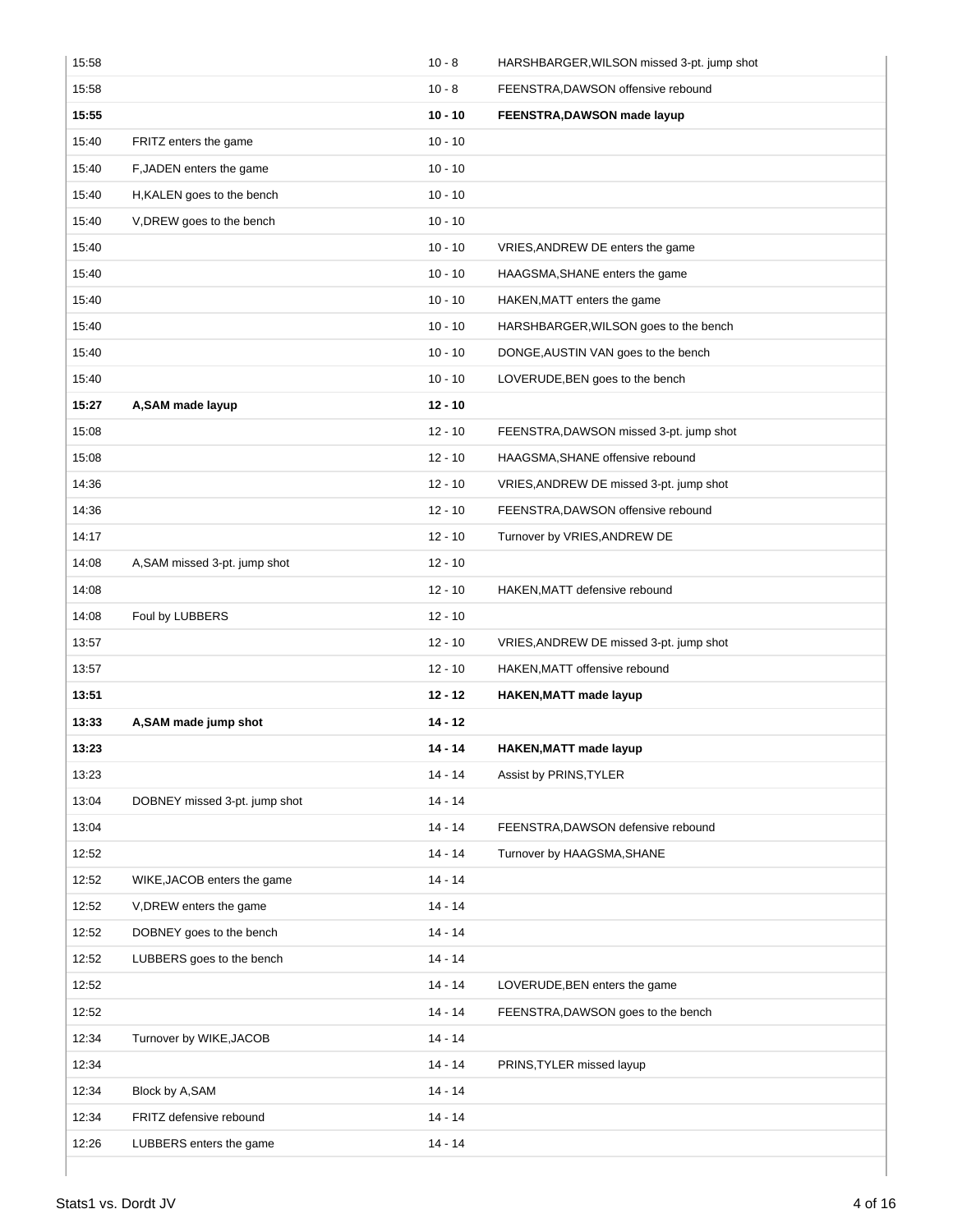| 12:26 | A, SAM goes to the bench       | $14 - 14$ |                                      |
|-------|--------------------------------|-----------|--------------------------------------|
| 12:26 |                                | $14 - 14$ | DONGE, AUSTIN VAN enters the game    |
| 12:26 |                                | $14 - 14$ | PRINS, TYLER goes to the bench       |
| 12:08 | FRITZ made 3-pt. jump shot     | $17 - 14$ |                                      |
| 11:58 | Foul by WIKE, JACOB            | $17 - 14$ |                                      |
| 11:58 |                                | $17 - 15$ | LOVERUDE, BEN made free throw        |
| 11:58 |                                | $17 - 16$ | LOVERUDE, BEN made free throw        |
| 11:46 | LUBBERS missed jump shot       | $17 - 16$ |                                      |
| 11:46 | LUBBERS offensive rebound      | $17 - 16$ |                                      |
| 11:42 | LUBBERS missed layup           | $17 - 16$ |                                      |
| 11:42 |                                | $17 - 16$ | HAKEN, MATT defensive rebound        |
| 11:37 |                                | $17 - 16$ | DONGE, AUSTIN VAN missed layup       |
| 11:37 | Block by FRITZ                 | $17 - 16$ |                                      |
| 11:37 | WIKE, JACOB defensive rebound  | $17 - 16$ |                                      |
| 11:29 | FRITZ missed 3-pt. jump shot   | $17 - 16$ |                                      |
| 11:29 | F, JADEN offensive rebound     | $17 - 16$ |                                      |
| 11:24 | F, JADEN made layup            | $19 - 16$ |                                      |
| 11:09 |                                | $19 - 18$ | HAKEN, MATT made jump shot           |
| 10:44 | LUBBERS made jump shot         | $21 - 18$ |                                      |
| 10:34 |                                | $21 - 18$ | Turnover by HAKEN, MATT              |
| 10:34 | H, KALEN enters the game       | $21 - 18$ |                                      |
| 10:34 | F, JADEN goes to the bench     | $21 - 18$ |                                      |
| 10:23 | H, KALEN made jump shot        | $23 - 18$ |                                      |
| 10:10 |                                | $23 - 20$ | HAAGSMA, SHANE made layup            |
| 09:49 | H, KALEN missed jump shot      | $23 - 20$ |                                      |
| 09:49 | V, DREW offensive rebound      | $23 - 20$ |                                      |
| 09:45 | V, DREW made jump shot         | $25 - 20$ |                                      |
| 09:32 |                                | $25 - 20$ | LOVERUDE, BEN missed 3-pt. jump shot |
| 09:32 | FRITZ defensive rebound        | $25 - 20$ |                                      |
| 09:24 | LUBBERS missed layup           | $25 - 20$ |                                      |
| 09:24 | LUBBERS offensive rebound      | $25 - 20$ |                                      |
| 09:20 |                                | $25 - 20$ | Foul by VRIES, ANDREW DE             |
| 09:20 | <b>LUBBERS</b> made free throw | $26 - 20$ |                                      |
| 09:20 | <b>LUBBERS</b> made free throw | $27 - 20$ |                                      |
| 09:20 | A, SAM enters the game         | $27 - 20$ |                                      |
| 09:20 | DOBNEY enters the game         | $27 - 20$ |                                      |
| 09:20 | LUBBERS goes to the bench      | $27 - 20$ |                                      |
| 09:20 | WIKE, JACOB goes to the bench  | $27 - 20$ |                                      |
| 09:20 |                                | $27 - 20$ | FEENSTRA, DAWSON enters the game     |
| 09:20 |                                | $27 - 20$ | HARSHBARGER, WILSON enters the game  |
| 09:20 |                                | $27 - 20$ | DONGE, AUSTIN VAN goes to the bench  |
| 09:20 |                                | $27 - 20$ | LOVERUDE, BEN goes to the bench      |
|       |                                |           |                                      |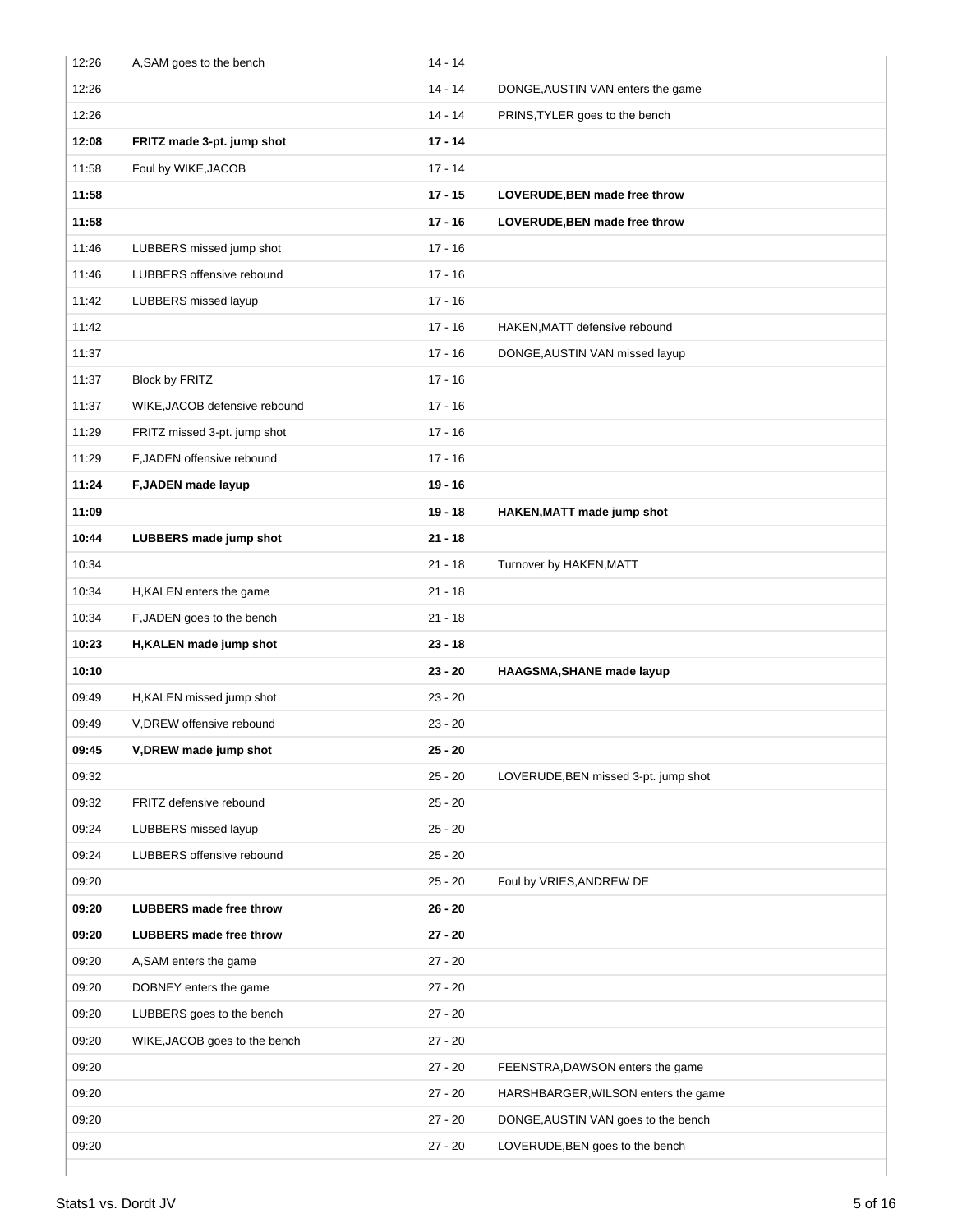| 09:03 |                               | $27 - 20$ | Turnover by HAKEN, MATT            |
|-------|-------------------------------|-----------|------------------------------------|
| 09:01 | Steal by H, KALEN             | $27 - 20$ |                                    |
| 08:58 |                               | $27 - 20$ | Foul by HAAGSMA, SHANE             |
| 08:58 |                               | $27 - 20$ | PRINS, TYLER enters the game       |
| 08:58 |                               | $27 - 20$ | HAAGSMA, SHANE goes to the bench   |
| 08:49 | A, SAM missed 3-pt. jump shot | $27 - 20$ |                                    |
| 08:49 |                               | $27 - 20$ | PRINS, TYLER defensive rebound     |
| 08:42 |                               | $27 - 22$ | PRINS, TYLER made layup            |
| 08:27 | V, DREW missed jump shot      | $27 - 22$ |                                    |
| 08:27 |                               | $27 - 22$ | Block by HAKEN, MATT               |
| 08:27 |                               | $27 - 22$ | FEENSTRA, DAWSON defensive rebound |
| 08:13 | Foul by H, KALEN              | $27 - 22$ |                                    |
| 08:13 |                               | $27 - 22$ | FEENSTRA, DAWSON missed free throw |
| 08:13 |                               | $27 - 22$ | TEAM deadball rebound              |
| 08:13 |                               | $27 - 23$ | FEENSTRA, DAWSON made free throw   |
| 08:13 | LUBBERS enters the game       | $27 - 23$ |                                    |
| 08:13 | V, DREW goes to the bench     | $27 - 23$ |                                    |
| 07:58 | A, SAM missed jump shot       | $27 - 23$ |                                    |
| 07:58 |                               | $27 - 23$ | Block by HARSHBARGER, WILSON       |
| 07:58 | <b>TEAM offensive rebound</b> | $27 - 23$ |                                    |
| 07:43 | DOBNEY made jump shot         | $29 - 23$ |                                    |
| 07:43 | Assist by FRITZ               | $29 - 23$ |                                    |
| 07:32 |                               | $29 - 23$ | FEENSTRA, DAWSON missed jump shot  |
| 07:32 |                               | $29 - 23$ | FEENSTRA, DAWSON offensive rebound |
| 07:30 |                               | $29 - 25$ | FEENSTRA, DAWSON made layup        |
| 07:18 | Turnover by DOBNEY            | $29 - 25$ |                                    |
| 07:14 |                               | $29 - 25$ | Steal by FEENSTRA, DAWSON          |
| 06:59 |                               | $29 - 27$ | FEENSTRA, DAWSON made layup        |
| 06:59 |                               | $29 - 27$ | Assist by VRIES, ANDREW DE         |
| 06:56 | 30SEC TIMEOUT by Stats1       | $29 - 27$ |                                    |
| 06:56 | F, JADEN enters the game      | $29 - 27$ |                                    |
| 06:56 | FRITZ goes to the bench       | $29 - 27$ |                                    |
| 06:56 |                               | $29 - 27$ | LOVERUDE, BEN enters the game      |
| 06:56 |                               | $29 - 27$ | DONGE, AUSTIN VAN enters the game  |
| 06:56 |                               | $29 - 27$ | HAKEN, MATT goes to the bench      |
| 06:56 |                               | $29 - 27$ | VRIES, ANDREW DE goes to the bench |
| 06:51 | DOBNEY made jump shot         | $31 - 27$ |                                    |
| 06:32 |                               | $31 - 29$ | HARSHBARGER, WILSON made layup     |
| 06:32 |                               | $31 - 29$ | Assist by PRINS, TYLER             |
| 06:17 | H, KALEN made layup           | $33 - 29$ |                                    |
| 06:01 |                               | $33 - 31$ | HARSHBARGER, WILSON made jump shot |
| 05:45 | DOBNEY missed 3-pt. jump shot | $33 - 31$ |                                    |
|       |                               |           |                                    |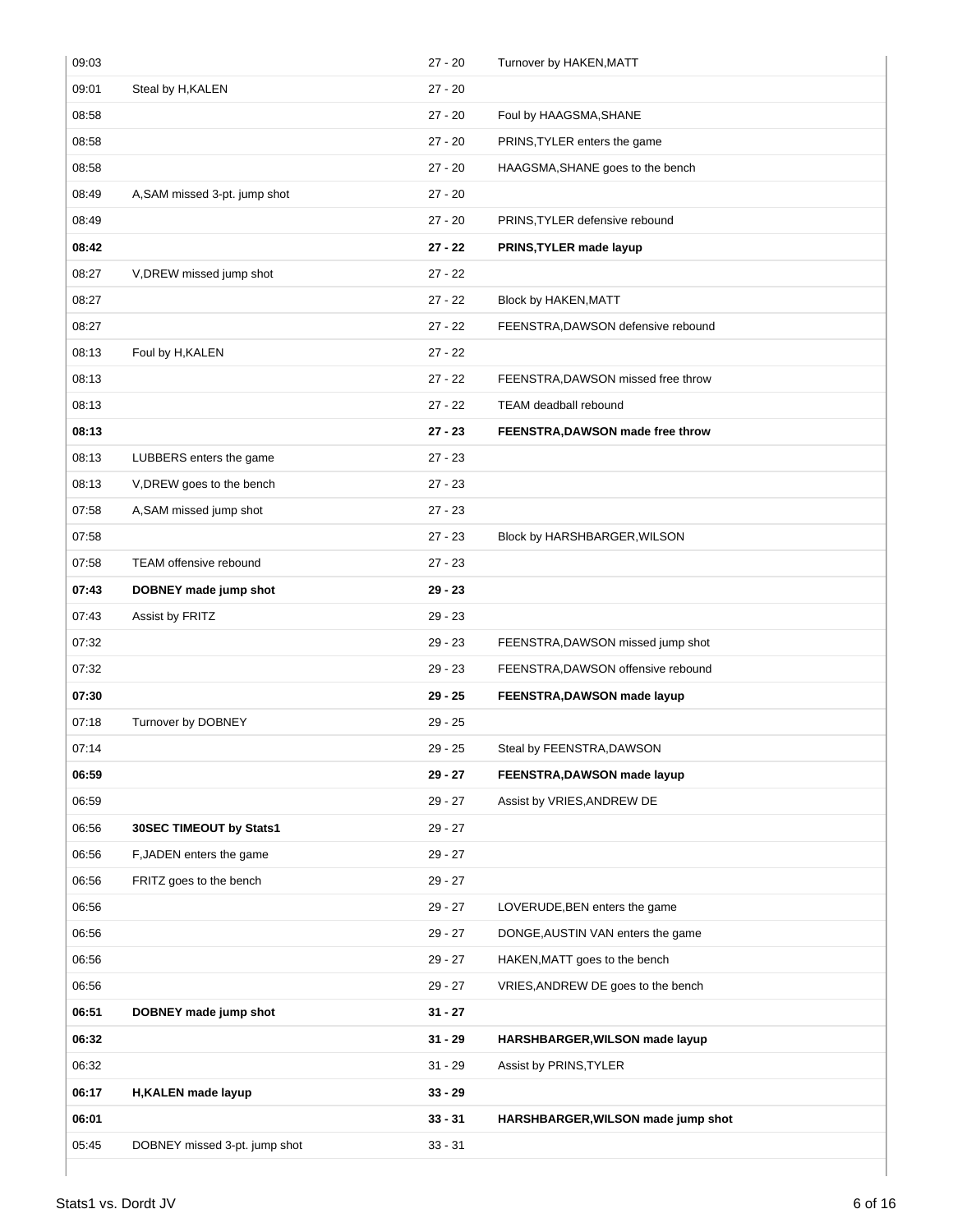| 05:45 |                                 | $33 - 31$ | HARSHBARGER, WILSON defensive rebound   |
|-------|---------------------------------|-----------|-----------------------------------------|
| 05:17 |                                 | $33 - 31$ | Turnover by HARSHBARGER, WILSON         |
| 05:16 | Steal by H, KALEN               | $33 - 31$ |                                         |
| 05:06 | F, JADEN missed jump shot       | $33 - 31$ |                                         |
| 05:06 |                                 | $33 - 31$ | LOVERUDE, BEN defensive rebound         |
| 05:00 |                                 | $33 - 31$ | FEENSTRA, DAWSON missed layup           |
| 05:00 | F, JADEN defensive rebound      | $33 - 31$ |                                         |
| 04:53 | H, KALEN missed 3-pt. jump shot | $33 - 31$ |                                         |
| 04:53 |                                 | $33 - 31$ | HARSHBARGER, WILSON defensive rebound   |
| 04:24 |                                 | $33 - 33$ | FEENSTRA, DAWSON made jump shot         |
| 03:58 | H, KALEN missed jump shot       | $33 - 33$ |                                         |
| 03:58 |                                 | $33 - 33$ | HARSHBARGER, WILSON defensive rebound   |
| 03:45 | Foul by A,SAM                   | $33 - 33$ |                                         |
| 03:45 | V, DREW enters the game         | $33 - 33$ |                                         |
| 03:45 | LUBBERS goes to the bench       | $33 - 33$ |                                         |
| 03:45 |                                 | $33 - 33$ | HAKEN, MATT enters the game             |
| 03:45 |                                 | $33 - 33$ | HARSHBARGER, WILSON goes to the bench   |
| 03:34 |                                 | $33 - 35$ | PRINS, TYLER made layup                 |
| 03:34 |                                 | $33 - 35$ | Assist by DONGE, AUSTIN VAN             |
| 03:23 | Turnover by V, DREW             | $33 - 35$ |                                         |
| 03:19 |                                 | $33 - 38$ | PRINS, TYLER made 3-pt. jump shot       |
| 03:04 |                                 | $33 - 38$ | Foul by DONGE, AUSTIN VAN               |
| 03:02 | FRITZ enters the game           | $33 - 38$ |                                         |
| 03:02 | WIKE, JACOB enters the game     | $33 - 38$ |                                         |
| 03:02 | DOBNEY goes to the bench        | $33 - 38$ |                                         |
| 03:02 | F, JADEN goes to the bench      | $33 - 38$ |                                         |
| 03:02 |                                 | $33 - 38$ | HAAGSMA, SHANE enters the game          |
| 03:02 |                                 | $33 - 38$ | DONGE, AUSTIN VAN goes to the bench     |
| 02:49 | Turnover by WIKE, JACOB         | $33 - 38$ |                                         |
| 02:48 |                                 | $33 - 38$ | Steal by HAKEN, MATT                    |
| 02:46 |                                 | $33 - 38$ | Turnover by HAAGSMA, SHANE              |
| 02:45 | Steal by V, DREW                | $33 - 38$ |                                         |
| 02:40 | V, DREW missed layup            | $33 - 38$ |                                         |
| 02:40 |                                 | $33 - 38$ | Block by HAKEN, MATT                    |
| 02:40 |                                 | $33 - 38$ | PRINS, TYLER defensive rebound          |
| 02:32 | LUBBERS enters the game         | $33 - 38$ |                                         |
| 02:32 | A, SAM goes to the bench        | $33 - 38$ |                                         |
| 02:32 |                                 | $33 - 38$ | VRIES, ANDREW DE enters the game        |
| 02:32 |                                 | $33 - 38$ | LOVERUDE, BEN goes to the bench         |
| 02:31 |                                 | $33 - 38$ | VRIES, ANDREW DE missed 3-pt. jump shot |
| 02:31 | LUBBERS defensive rebound       | $33 - 38$ |                                         |
| 02:21 | V, DREW made 3-pt. jump shot    | $36 - 38$ |                                         |
|       |                                 |           |                                         |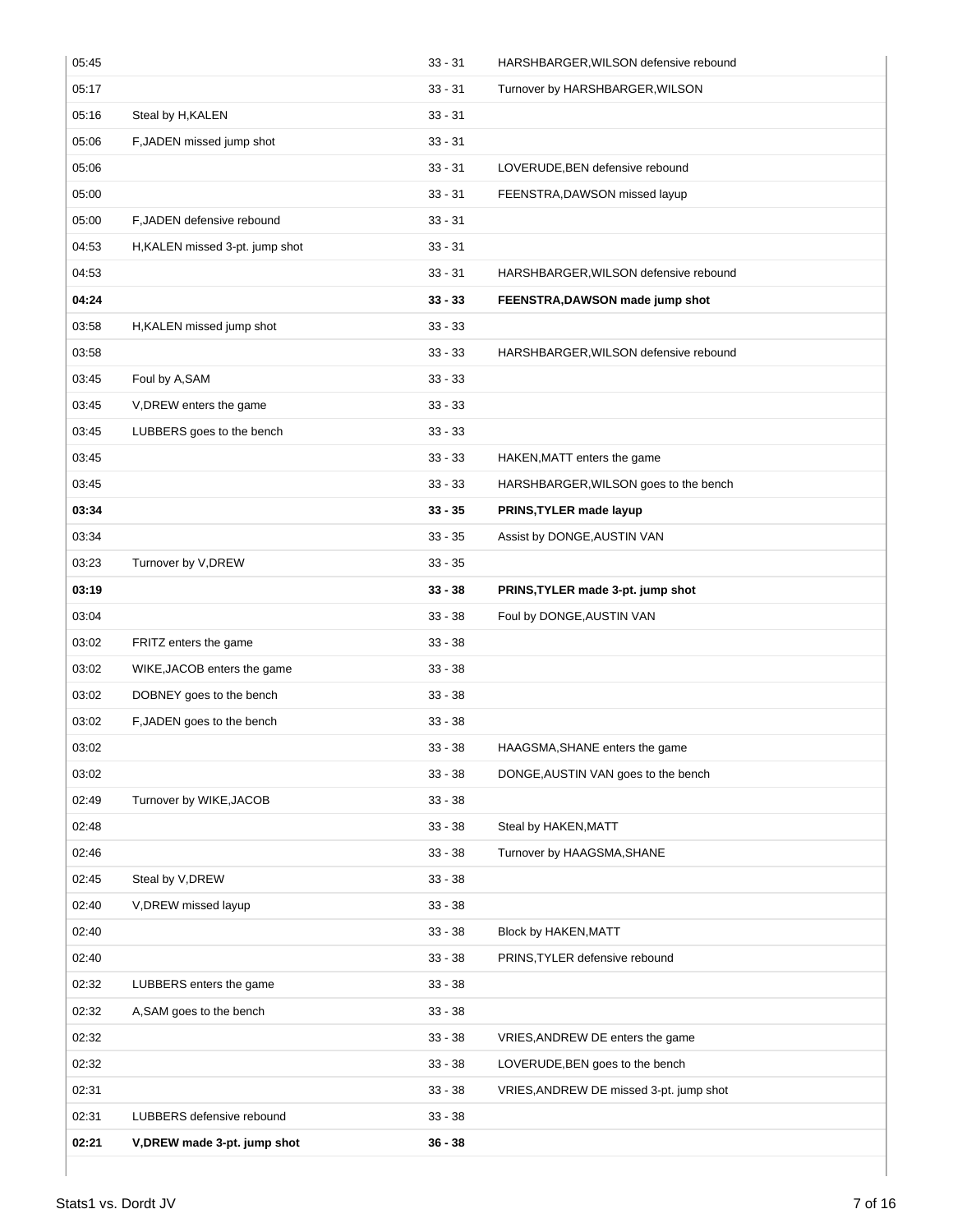| 02:21 | Assist by LUBBERS                  | $36 - 38$ |                                    |
|-------|------------------------------------|-----------|------------------------------------|
| 01:52 |                                    | $36 - 38$ | Turnover by PRINS, TYLER           |
| 01:51 | Steal by V, DREW                   | $36 - 38$ |                                    |
| 01:49 | V, DREW made layup                 | $38 - 38$ |                                    |
| 01:40 |                                    | $38 - 40$ | <b>HAKEN, MATT made layup</b>      |
| 01:40 |                                    | $38 - 40$ | Assist by PRINS, TYLER             |
| 01:14 | H, KALEN made 3-pt. jump shot      | $41 - 40$ |                                    |
| 01:14 | Assist by WIKE, JACOB              | $41 - 40$ |                                    |
| 00:53 |                                    | $41 - 40$ | Turnover by VRIES, ANDREW DE       |
| 00:53 | A, SAM enters the game             | $41 - 40$ |                                    |
| 00:53 | LUBBERS goes to the bench          | $41 - 40$ |                                    |
| 00:44 | FRITZ missed 3-pt. jump shot       | $41 - 40$ |                                    |
| 00:44 | A, SAM offensive rebound           | $41 - 40$ |                                    |
| 00:35 | WIKE, JACOB missed 3-pt. jump shot | $41 - 40$ |                                    |
| 00:35 |                                    | $41 - 40$ | FEENSTRA, DAWSON defensive rebound |
| 00:03 |                                    | $41 - 40$ | PRINS, TYLER missed jump shot      |
| 00:03 | <b>TEAM defensive rebound</b>      | $41 - 40$ |                                    |

# **2nd Half**

| 19:32 | V, DREW missed jump shot    | $41 - 40$ |                                      |
|-------|-----------------------------|-----------|--------------------------------------|
|       |                             |           |                                      |
| 19:32 | DOBNEY offensive rebound    | $41 - 40$ |                                      |
| 19:28 | DOBNEY missed layup         | $41 - 40$ |                                      |
| 19:28 |                             | $41 - 40$ | FEENSTRA, DAWSON defensive rebound   |
| 19:05 |                             | $41 - 40$ | HARSHBARGER, WILSON missed jump shot |
| 19:05 | V, DREW defensive rebound   | $41 - 40$ |                                      |
| 18:50 | A, SAM made 3-pt. jump shot | $44 - 40$ |                                      |
| 18:34 |                             | $44 - 42$ | HARSHBARGER, WILSON made layup       |
| 18:34 |                             | $44 - 42$ | Assist by PRINS, TYLER               |
| 18:21 | A, SAM made 3-pt. jump shot | $47 - 42$ |                                      |
| 18:21 | Assist by DOBNEY            | $47 - 42$ |                                      |
| 18:02 |                             | $47 - 42$ | Turnover by HARSHBARGER, WILSON      |
| 18:01 | Turnover by V, DREW         | $47 - 42$ |                                      |
| 17:38 |                             | $47 - 44$ | HARSHBARGER, WILSON made jump shot   |
| 17:38 |                             | $47 - 44$ | Assist by LOVERUDE, BEN              |
| 17:19 | A, SAM missed layup         | $47 - 44$ |                                      |
| 17:19 | A, SAM offensive rebound    | $47 - 44$ |                                      |
| 17:16 | A, SAM missed layup         | $47 - 44$ |                                      |
| 17:16 | TEAM offensive rebound      | $47 - 44$ |                                      |
| 17:07 | Foul by LUBBERS             | $47 - 44$ |                                      |
| 16:59 | Foul by H, KALEN            | $47 - 44$ |                                      |
| 16:59 |                             | $47 - 44$ | Foul by FEENSTRA, DAWSON             |
|       |                             |           |                                      |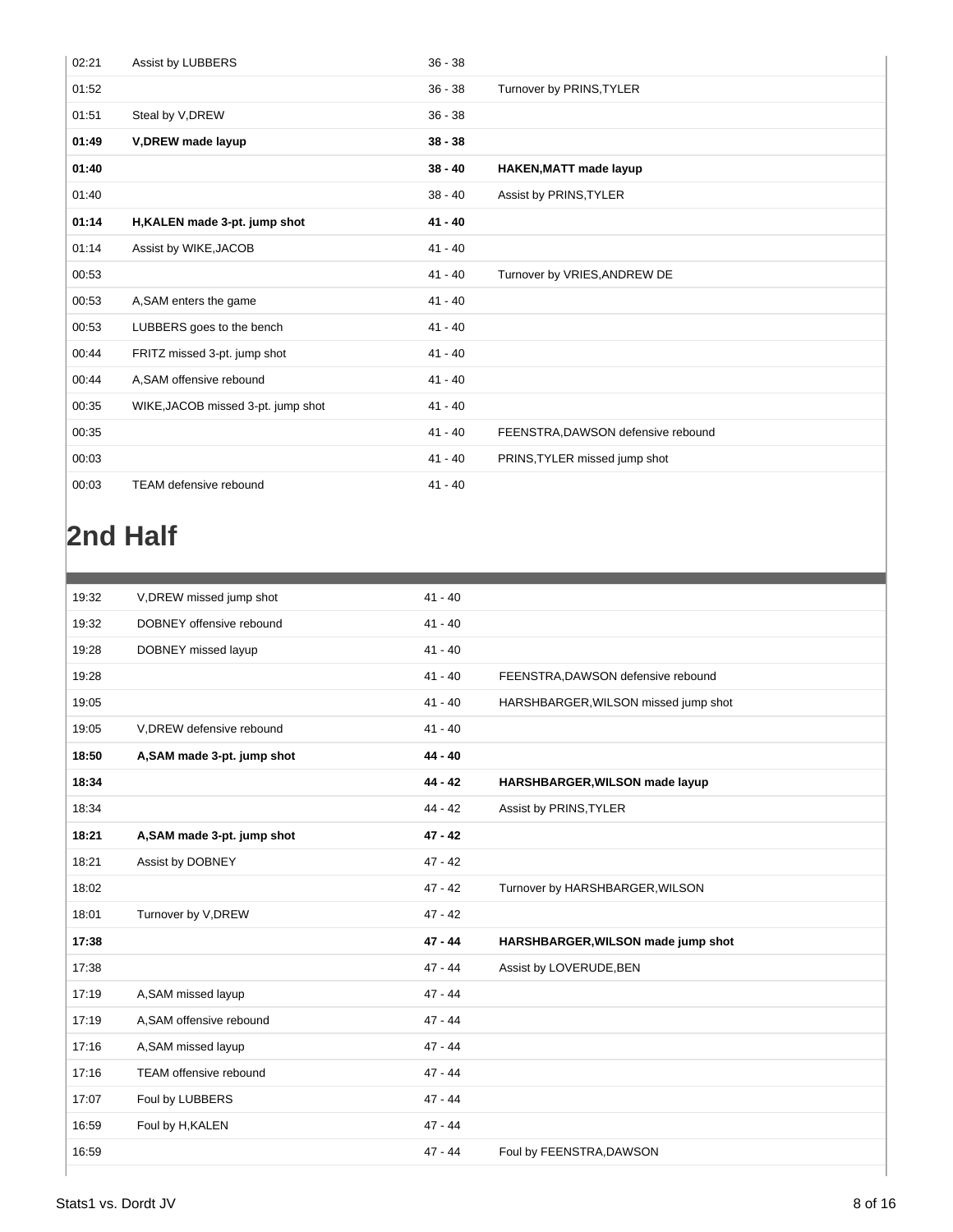| 16:41 | 30SEC TIMEOUT by Stats1       | $47 - 44$ |                                       |
|-------|-------------------------------|-----------|---------------------------------------|
| 16:37 | A, SAM missed 3-pt. jump shot | $47 - 44$ |                                       |
| 16:37 |                               | 47 - 44   | FEENSTRA, DAWSON defensive rebound    |
| 16:27 |                               | 47 - 44   | Turnover by FEENSTRA, DAWSON          |
| 16:27 | H, KALEN made 3-pt. jump shot | $50 - 44$ |                                       |
| 16:27 | Assist by LUBBERS             | $50 - 44$ |                                       |
| 16:27 |                               | 50 - 46   | HARSHBARGER, WILSON made jump shot    |
| 16:27 |                               | $50 - 46$ | Assist by FEENSTRA, DAWSON            |
| 16:27 | DOBNEY missed jump shot       | $50 - 46$ |                                       |
| 16:27 |                               | $50 - 46$ | DONGE, AUSTIN VAN defensive rebound   |
| 16:27 | F, JADEN enters the game      | $50 - 46$ |                                       |
| 16:27 | FRITZ enters the game         | $50 - 46$ |                                       |
| 16:27 | DOBNEY goes to the bench      | $50 - 46$ |                                       |
| 16:27 | V, DREW goes to the bench     | $50 - 46$ |                                       |
| 16:27 |                               | $50 - 46$ | HAKEN, MATT enters the game           |
| 16:27 |                               | $50 - 46$ | HAAGSMA, SHANE enters the game        |
| 16:27 |                               | 50 - 46   | HARSHBARGER, WILSON goes to the bench |
| 16:27 |                               | $50 - 46$ | LOVERUDE, BEN goes to the bench       |
| 16:17 |                               | $50 - 46$ | HAKEN, MATT missed layup              |
| 16:17 | A, SAM defensive rebound      | $50 - 46$ |                                       |
| 15:47 | FRITZ missed 3-pt. jump shot  | $50 - 46$ |                                       |
| 15:47 |                               | $50 - 46$ | DONGE, AUSTIN VAN defensive rebound   |
| 15:29 |                               | $50 - 46$ | DONGE, AUSTIN VAN missed layup        |
| 15:29 | FRITZ defensive rebound       | 50 - 46   |                                       |
| 15:14 |                               | $50 - 46$ | Foul by PRINS, TYLER                  |
| 15:14 | A, SAM made free throw        | $51 - 46$ |                                       |
| 15:12 | V, DREW enters the game       | 51 - 46   |                                       |
| 15:12 | H, KALEN goes to the bench    | $51 - 46$ |                                       |
| 15:12 |                               | $51 - 46$ | VRIES, ANDREW DE enters the game      |
| 15:12 |                               | $51 - 46$ | DONGE, AUSTIN VAN goes to the bench   |
| 15:04 | A, SAM made free throw        | $52 - 46$ |                                       |
| 14:37 |                               | $52 - 46$ | HAKEN, MATT missed jump shot          |
| 14:37 | F, JADEN defensive rebound    | $52 - 46$ |                                       |
| 14:28 | <b>LUBBERS</b> made layup     | $54 - 46$ |                                       |
| 14:14 |                               | 54 - 46   | Turnover by HAKEN, MATT               |
| 14:12 | Steal by LUBBERS              | 54 - 46   |                                       |
| 13:59 | A, SAM missed jump shot       | $54 - 46$ |                                       |
| 13:59 |                               | 54 - 46   | Block by HAKEN, MATT                  |
| 13:59 |                               | 54 - 46   | PRINS, TYLER defensive rebound        |
| 13:55 | Foul by FRITZ                 | 54 - 46   |                                       |
| 13:44 |                               | $54 - 49$ | FEENSTRA, DAWSON made 3-pt. jump shot |
| 13:44 |                               | 54 - 49   | Assist by VRIES, ANDREW DE            |
|       |                               |           |                                       |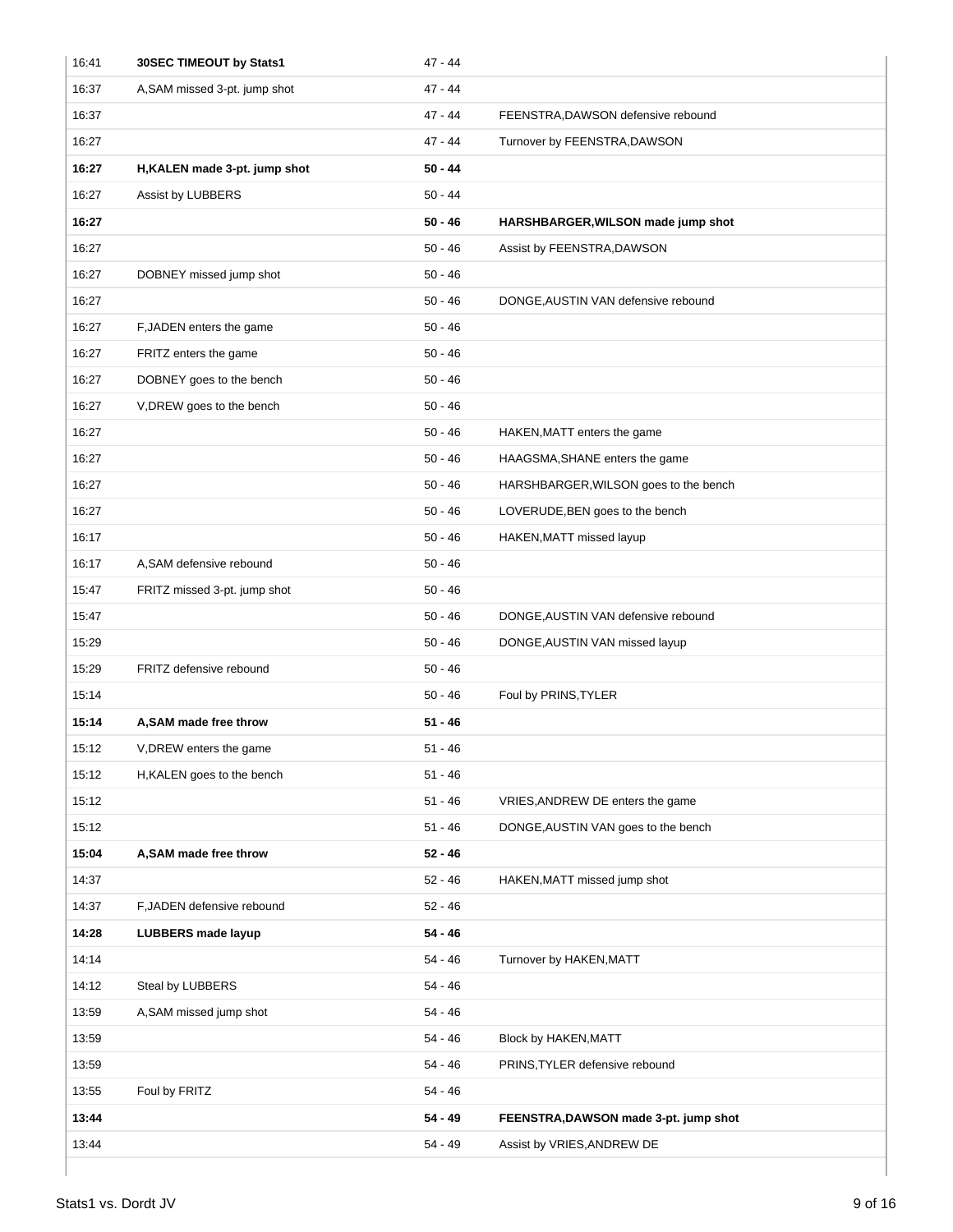| 13:29 | FRITZ missed 3-pt. jump shot    | $54 - 49$ |                                         |
|-------|---------------------------------|-----------|-----------------------------------------|
| 13:29 |                                 | $54 - 49$ | HAAGSMA, SHANE defensive rebound        |
| 13:12 |                                 | $54 - 49$ | FEENSTRA, DAWSON missed 3-pt. jump shot |
| 13:12 | F, JADEN defensive rebound      | $54 - 49$ |                                         |
| 12:54 |                                 | 54 - 49   | Foul by HAAGSMA, SHANE                  |
| 12:54 | V, DREW made free throw         | $55 - 49$ |                                         |
| 12:54 | V, DREW made free throw         | $56 - 49$ |                                         |
| 12:54 | H, KALEN enters the game        | $56 - 49$ |                                         |
| 12:54 | A, SAM goes to the bench        | $56 - 49$ |                                         |
| 12:54 |                                 | $56 - 49$ | LOVERUDE, BEN enters the game           |
| 12:54 |                                 | $56 - 49$ | PRINS, TYLER goes to the bench          |
| 12:44 |                                 | $56 - 51$ | HAKEN, MATT made jump shot              |
| 12:24 |                                 | $56 - 51$ | Foul by FEENSTRA, DAWSON                |
| 12:24 | V, DREW made free throw         | $57 - 51$ |                                         |
| 12:24 | V, DREW made free throw         | $58 - 51$ |                                         |
| 11:57 |                                 | $58 - 54$ | VRIES, ANDREW DE made 3-pt. jump shot   |
| 11:57 |                                 | $58 - 54$ | Assist by HAAGSMA, SHANE                |
| 11:48 | F, JADEN made 3-pt. jump shot   | $61 - 54$ |                                         |
| 11:48 | Assist by LUBBERS               | $61 - 54$ |                                         |
| 11:29 |                                 | $61 - 56$ | <b>HAKEN, MATT made layup</b>           |
| 11:29 |                                 | $61 - 56$ | Assist by HAAGSMA, SHANE                |
| 11:24 |                                 | $61 - 56$ | FULL TIMEOUT by Dordt JV                |
| 11:04 | WIKE, JACOB enters the game     | $61 - 56$ |                                         |
| 11:04 | F, JADEN goes to the bench      | $61 - 56$ |                                         |
| 10:54 | H, KALEN missed 3-pt. jump shot | $61 - 56$ |                                         |
| 10:54 |                                 | $61 - 56$ | VRIES, ANDREW DE defensive rebound      |
| 10:39 |                                 | $61 - 56$ | FEENSTRA, DAWSON missed 3-pt. jump shot |
| 10:39 |                                 | $61 - 56$ | FEENSTRA, DAWSON offensive rebound      |
| 10:27 | A, SAM enters the game          | $61 - 56$ |                                         |
| 10:27 | V, DREW goes to the bench       | $61 - 56$ |                                         |
| 10:21 |                                 | $61 - 56$ | HAKEN, MATT missed layup                |
| 10:21 |                                 | $61 - 56$ | HAKEN, MATT offensive rebound           |
| 10:19 |                                 | $61 - 58$ | HAKEN, MATT made jump shot              |
| 09:54 | A, SAM missed jump shot         | $61 - 58$ |                                         |
| 09:54 |                                 | $61 - 58$ | HAKEN, MATT defensive rebound           |
| 09:44 |                                 | $61 - 60$ | <b>HAKEN, MATT made layup</b>           |
| 09:40 |                                 | $61 - 60$ | Assist by FEENSTRA, DAWSON              |
| 09:17 | LUBBERS missed layup            | $61 - 60$ |                                         |
| 09:17 |                                 | $61 - 60$ | FEENSTRA, DAWSON defensive rebound      |
| 09:02 |                                 | $61 - 62$ | HAKEN, MATT made jump shot              |
| 09:02 |                                 | 61 - 62   | Assist by HAAGSMA, SHANE                |
| 08:43 | A, SAM made layup               | $63 - 62$ |                                         |
|       |                                 |           |                                         |

 $\overline{\phantom{a}}$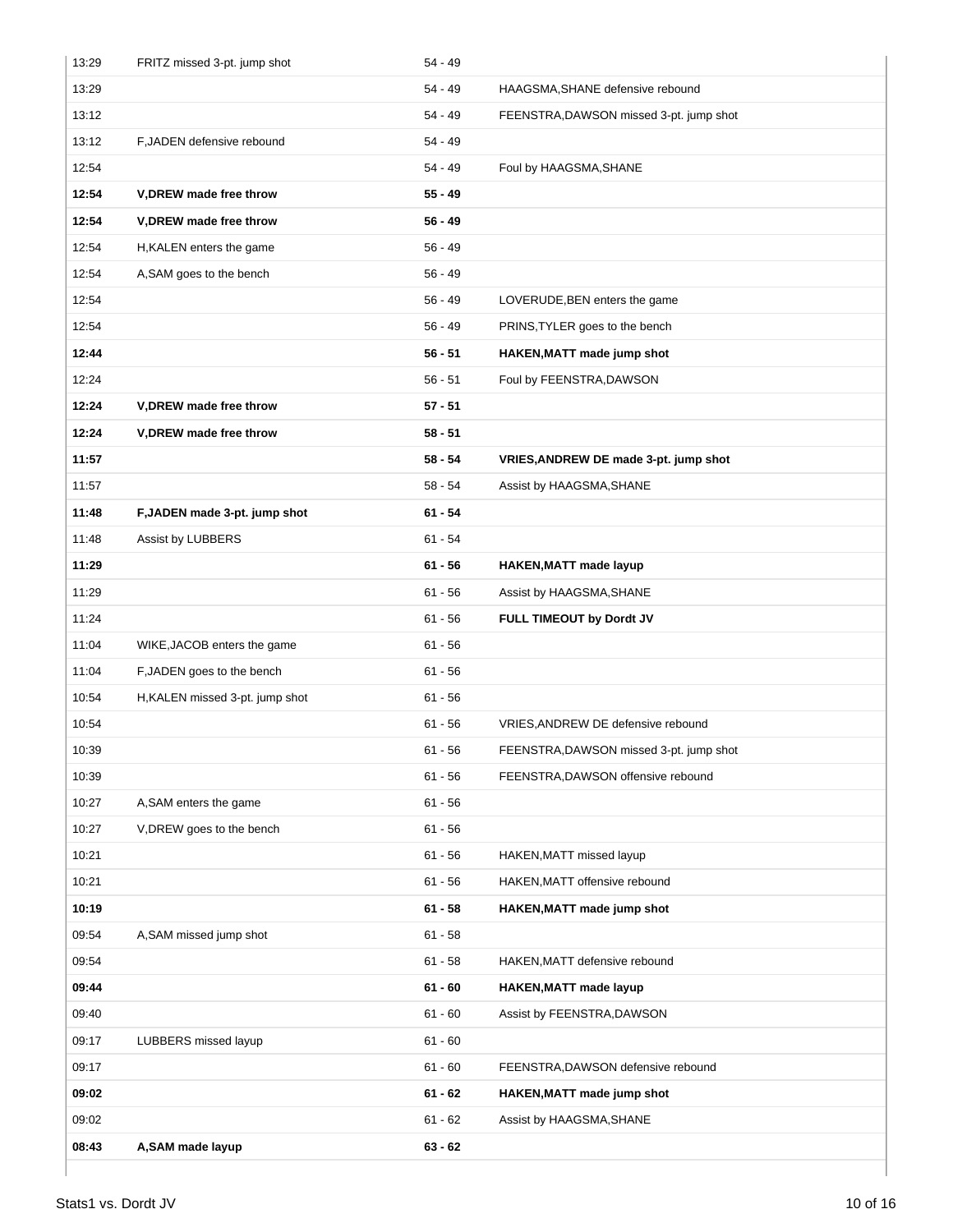| 08:25 |                               | $63 - 64$ | FEENSTRA, DAWSON made layup           |
|-------|-------------------------------|-----------|---------------------------------------|
| 08:24 | Foul by LUBBERS               | $63 - 64$ |                                       |
| 08:24 |                               | $63 - 65$ | FEENSTRA, DAWSON made free throw      |
| 08:24 | DOBNEY enters the game        | $63 - 65$ |                                       |
| 08:24 | V, DREW enters the game       | $63 - 65$ |                                       |
| 08:24 | WIKE, JACOB goes to the bench | $63 - 65$ |                                       |
| 08:24 | LUBBERS goes to the bench     | $63 - 65$ |                                       |
| 08:24 |                               | $63 - 65$ | PRINS, TYLER enters the game          |
| 08:24 |                               | $63 - 65$ | HARSHBARGER, WILSON enters the game   |
| 08:24 |                               | 63 - 65   | HAKEN, MATT goes to the bench         |
| 08:24 |                               | $63 - 65$ | VRIES, ANDREW DE goes to the bench    |
| 08:09 | A, SAM made layup             | $65 - 65$ |                                       |
| 07:56 |                               | $65 - 65$ | LOVERUDE, BEN missed 3-pt. jump shot  |
| 07:56 | DOBNEY defensive rebound      | 65 - 65   |                                       |
| 07:36 | V, DREW made layup            | $67 - 65$ |                                       |
| 07:36 |                               | $67 - 65$ | Foul by HAAGSMA, SHANE                |
| 07:36 | V, DREW made free throw       | $68 - 65$ |                                       |
| 07:36 |                               | $68 - 65$ | DONGE, AUSTIN VAN enters the game     |
| 07:36 |                               | $68 - 65$ | FEENSTRA, DAWSON goes to the bench    |
| 07:20 |                               | 68 - 65   | DONGE, AUSTIN VAN missed layup        |
| 07:20 | Block by V, DREW              | $68 - 65$ |                                       |
| 07:20 | FRITZ defensive rebound       | $68 - 65$ |                                       |
| 07:02 |                               | $68 - 65$ | Foul by HARSHBARGER, WILSON           |
| 07:02 | A, SAM made free throw        | $69 - 65$ |                                       |
| 07:02 | A, SAM made free throw        | $70 - 65$ |                                       |
| 06:53 | Foul by V, DREW               | $70 - 65$ |                                       |
| 06:53 |                               | 70 - 67   | HARSHBARGER, WILSON made layup        |
| 06:53 |                               | 70 - 67   | Assist by PRINS, TYLER                |
| 06:43 | V, DREW made layup            | 72 - 67   |                                       |
| 06:40 | Assist by A,SAM               | $72 - 67$ |                                       |
| 06:34 | Foul by H, KALEN              | $72 - 67$ |                                       |
| 06:28 |                               | $72 - 69$ | DONGE, AUSTIN VAN made jump shot      |
| 06:28 |                               | 72 - 69   | Assist by PRINS, TYLER                |
| 06:23 | FULL TIMEOUT by Stats1        | 72 - 69   |                                       |
| 06:05 | A, SAM missed jump shot       | 72 - 69   |                                       |
| 06:05 |                               | $72 - 69$ | HARSHBARGER, WILSON defensive rebound |
| 05:46 |                               | 72 - 69   | HARSHBARGER, WILSON missed jump shot  |
| 05:46 | V, DREW defensive rebound     | 72 - 69   |                                       |
| 05:32 | A, SAM missed layup           | 72 - 69   |                                       |
| 05:32 | V, DREW offensive rebound     | 72 - 69   |                                       |
| 05:30 | V, DREW missed layup          | 72 - 69   |                                       |
| 05:30 |                               | $72 - 69$ | PRINS, TYLER defensive rebound        |
|       |                               |           |                                       |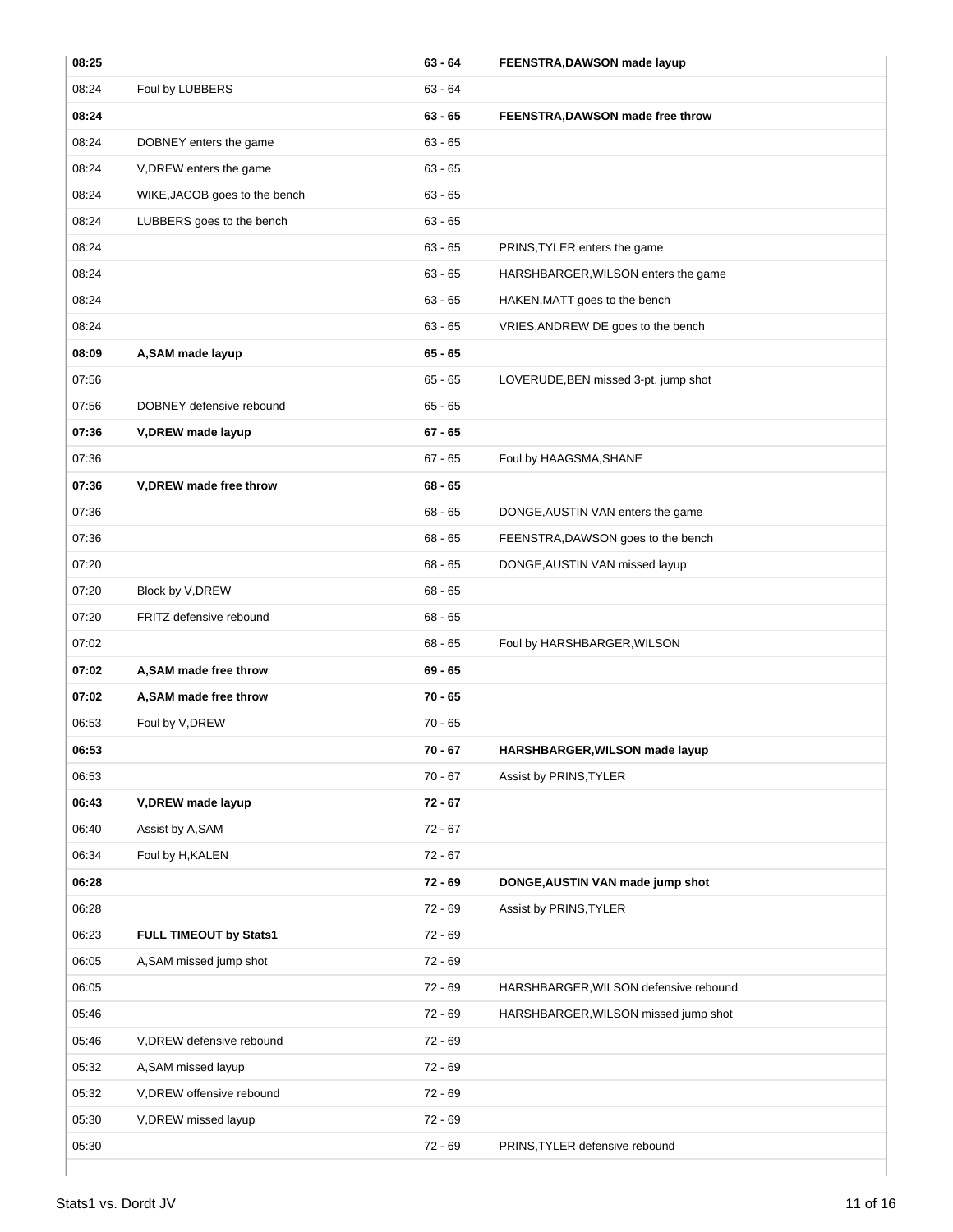| 05:06 | LUBBERS enters the game       | $72 - 69$ |                                       |
|-------|-------------------------------|-----------|---------------------------------------|
| 05:06 | FRITZ goes to the bench       | $72 - 69$ |                                       |
| 05:06 |                               | $72 - 69$ | VRIES, ANDREW DE enters the game      |
| 05:06 |                               | $72 - 69$ | HAKEN, MATT enters the game           |
| 05:06 |                               | 72 - 69   | FEENSTRA, DAWSON enters the game      |
| 05:06 |                               | 72 - 69   | DONGE, AUSTIN VAN goes to the bench   |
| 05:06 |                               | $72 - 69$ | HAAGSMA, SHANE goes to the bench      |
| 05:06 |                               | $72 - 69$ | LOVERUDE, BEN goes to the bench       |
| 04:57 |                               | $72 - 69$ | Turnover by TEAM                      |
| 04:39 | DOBNEY missed 3-pt. jump shot | $72 - 69$ |                                       |
| 04:39 |                               | 72 - 69   | HAKEN, MATT defensive rebound         |
| 04:29 |                               | $72 - 72$ | FEENSTRA, DAWSON made 3-pt. jump shot |
| 04:29 |                               | $72 - 72$ | Assist by PRINS, TYLER                |
| 04:10 | A, SAM missed 3-pt. jump shot | $72 - 72$ |                                       |
| 04:10 |                               | $72 - 72$ | HAKEN, MATT defensive rebound         |
| 03:57 |                               | $72 - 72$ | Turnover by PRINS, TYLER              |
| 03:56 | Steal by DOBNEY               | $72 - 72$ |                                       |
| 03:54 | DOBNEY made layup             | $74 - 72$ |                                       |
| 03:37 |                               | 74 - 74   | FEENSTRA, DAWSON made jump shot       |
| 03:20 | H, KALEN made layup           | $76 - 74$ |                                       |
| 03:07 |                               | 76 - 74   | FULL TIMEOUT by Dordt JV              |
| 03:00 |                               | 76 - 74   | HAAGSMA, SHANE enters the game        |
| 03:00 |                               | 76 - 74   | DONGE, AUSTIN VAN enters the game     |
| 03:00 |                               | 76 - 74   | VRIES, ANDREW DE goes to the bench    |
| 03:00 |                               | 76 - 74   | HARSHBARGER, WILSON goes to the bench |
| 02:51 |                               | 76 - 77   | PRINS, TYLER made 3-pt. jump shot     |
| 02:51 |                               | 76 - 77   | Assist by HAKEN, MATT                 |
| 02:27 | LUBBERS missed jump shot      | 76 - 77   |                                       |
| 02:27 |                               | $76 - 77$ | FEENSTRA, DAWSON defensive rebound    |
| 02:16 |                               | 76 - 79   | FEENSTRA, DAWSON made jump shot       |
| 02:04 | H, KALEN made 3-pt. jump shot | 79 - 79   |                                       |
| 02:04 | Assist by A,SAM               | 79 - 79   |                                       |
| 01:37 |                               | 79 - 79   | Turnover by PRINS, TYLER              |
| 01:37 | Steal by A,SAM                | 79 - 79   |                                       |
| 01:37 | FULL TIMEOUT by Stats1        | 79 - 79   |                                       |
| 01:19 | Turnover by A,SAM             | 79 - 79   |                                       |
| 01:18 |                               | 79 - 79   | Steal by HAKEN, MATT                  |
| 00:53 |                               | 79 - 79   | PRINS, TYLER missed jump shot         |
| 00:53 |                               | 79 - 79   | DONGE, AUSTIN VAN offensive rebound   |
| 00:40 | Foul by LUBBERS               | 79 - 79   |                                       |
| 00:40 |                               | 79 - 79   | DONGE, AUSTIN VAN missed free throw   |
| 00:40 |                               | 79 - 79   | TEAM deadball rebound                 |
|       |                               |           |                                       |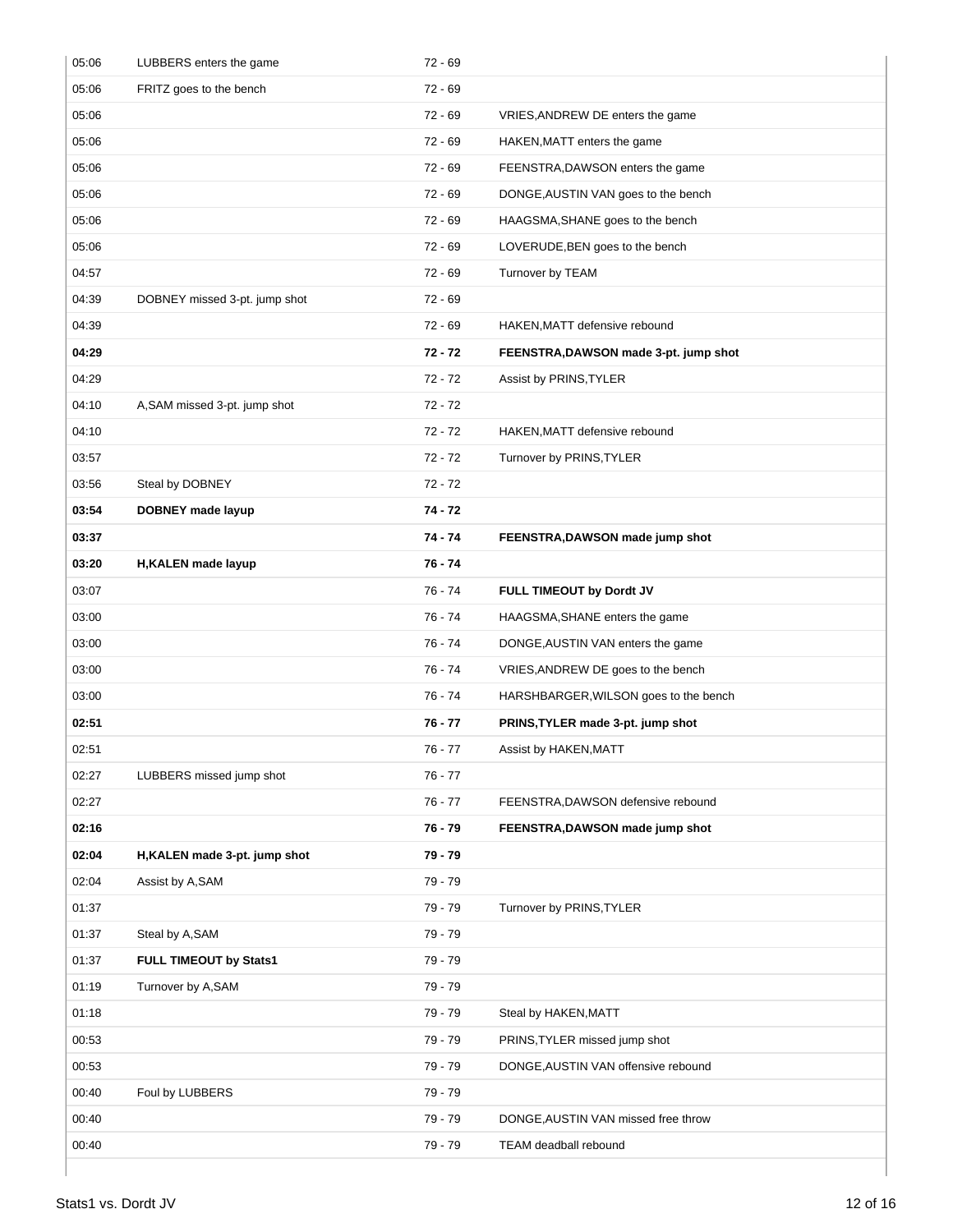| 00:40 |                                | 79 - 80   | DONGE, AUSTIN VAN made free throw |
|-------|--------------------------------|-----------|-----------------------------------|
| 00:29 | A, SAM missed layup            | $79 - 80$ |                                   |
| 00:29 |                                | 79 - 80   | <b>Block by HAKEN, MATT</b>       |
| 00:29 |                                | 79 - 80   | HAKEN, MATT defensive rebound     |
| 00:25 |                                | 79 - 80   | Turnover by HAAGSMA, SHANE        |
| 00:24 | Steal by V, DREW               | $79 - 80$ |                                   |
| 00:22 | DOBNEY missed 3-pt. jump shot  | $79 - 80$ |                                   |
| 00:22 | LUBBERS offensive rebound      | $79 - 80$ |                                   |
| 00:15 |                                | 79 - 80   | Foul by HAAGSMA, SHANE            |
| 00:15 | <b>LUBBERS</b> made free throw | $80 - 80$ |                                   |
| 00:03 | <b>LUBBERS</b> made layup      | $82 - 80$ |                                   |
| 00:01 | Foul by DOBNEY                 | $82 - 80$ |                                   |
| 00:01 |                                | $82 - 80$ | PRINS, TYLER missed free throw    |
| 00:01 |                                | $82 - 80$ | <b>TEAM deadball rebound</b>      |
| 00:01 |                                | $82 - 80$ | PRINS, TYLER missed free throw    |
| 00:01 |                                | $82 - 80$ | <b>TEAM deadball rebound</b>      |
| 00:01 |                                | $82 - 80$ | 30SEC TIMEOUT by Dordt JV         |
| 00:01 |                                | $82 - 80$ | PRINS, TYLER missed free throw    |
| 00:01 | A, SAM defensive rebound       | $82 - 80$ |                                   |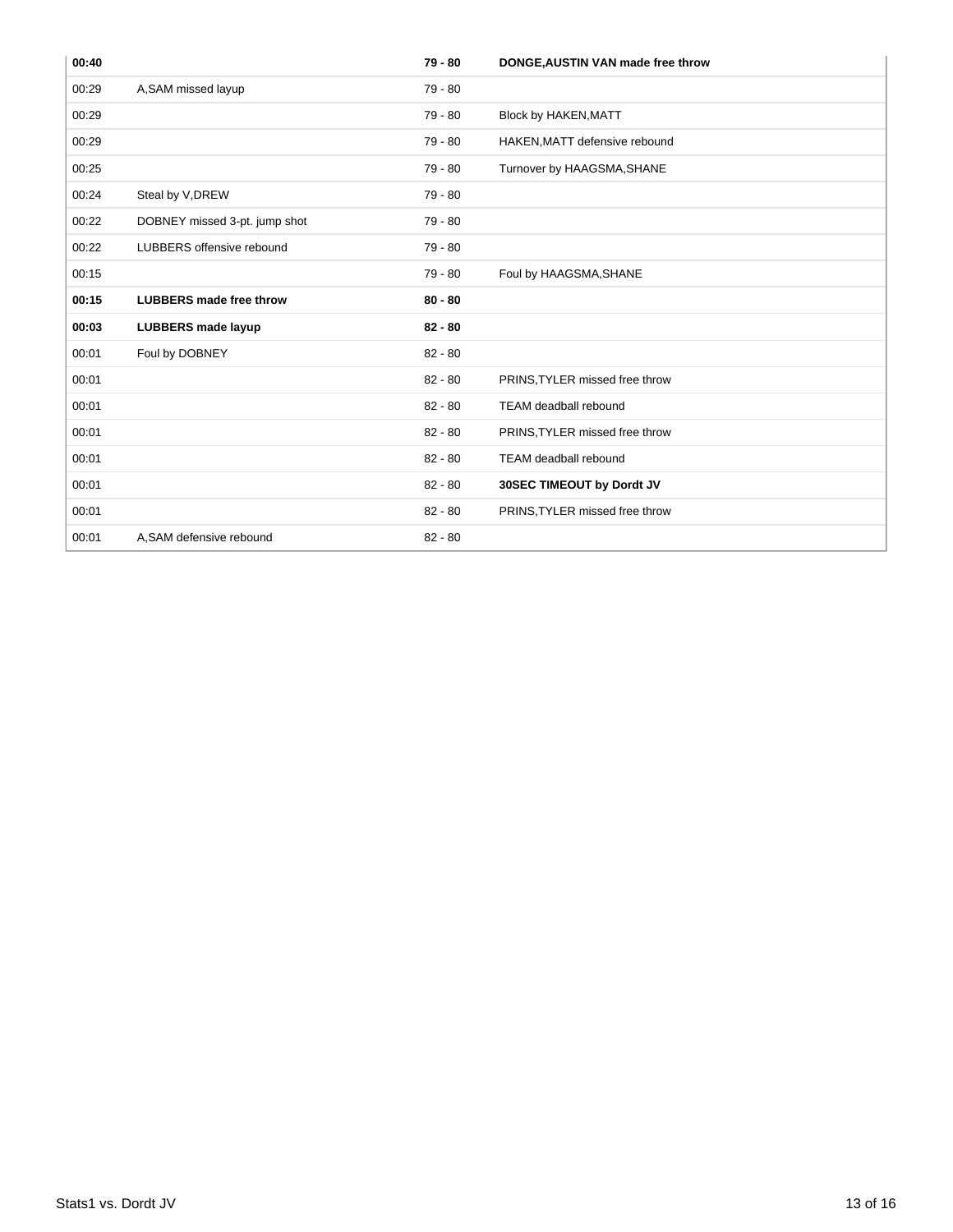#### **Team Summary**

### **Team Statistics**

| <b>STAT</b>             | STATS1                    | <b>DORDT JV</b> |
|-------------------------|---------------------------|-----------------|
| <b>Field Goal</b>       | 30-71                     | 34-61           |
| Field Goal %            | 42.3%                     | 55.7%           |
| 3 Point                 | $10 - 27$                 | $5 - 15$        |
| 3 Point %               | 37.0%                     | 33.3%           |
| Free Throw              | $12 - 12$                 | $7 - 12$        |
| Free Throw %            | 100.0%                    | 58.3%           |
| Rebounds                | 31                        | 38              |
| <b>Assists</b>          | 8                         | 18              |
| Turnovers               | 8                         | 16              |
| Points Off Turnovers    | 14                        | 10              |
| 2nd Chance Points       | 13                        | 9               |
| Points In The Paint     | 26                        | 36              |
| <b>Fastbreak Points</b> | 3                         | 5               |
| <b>Bench Points</b>     | 8                         | 23              |
| Largest Lead            | 8                         | 5               |
| Time Of Largest Lead    | 2nd-14:28                 | 1st-03:19       |
| Trends                  | Ties: 10; Lead Changes: 8 |                 |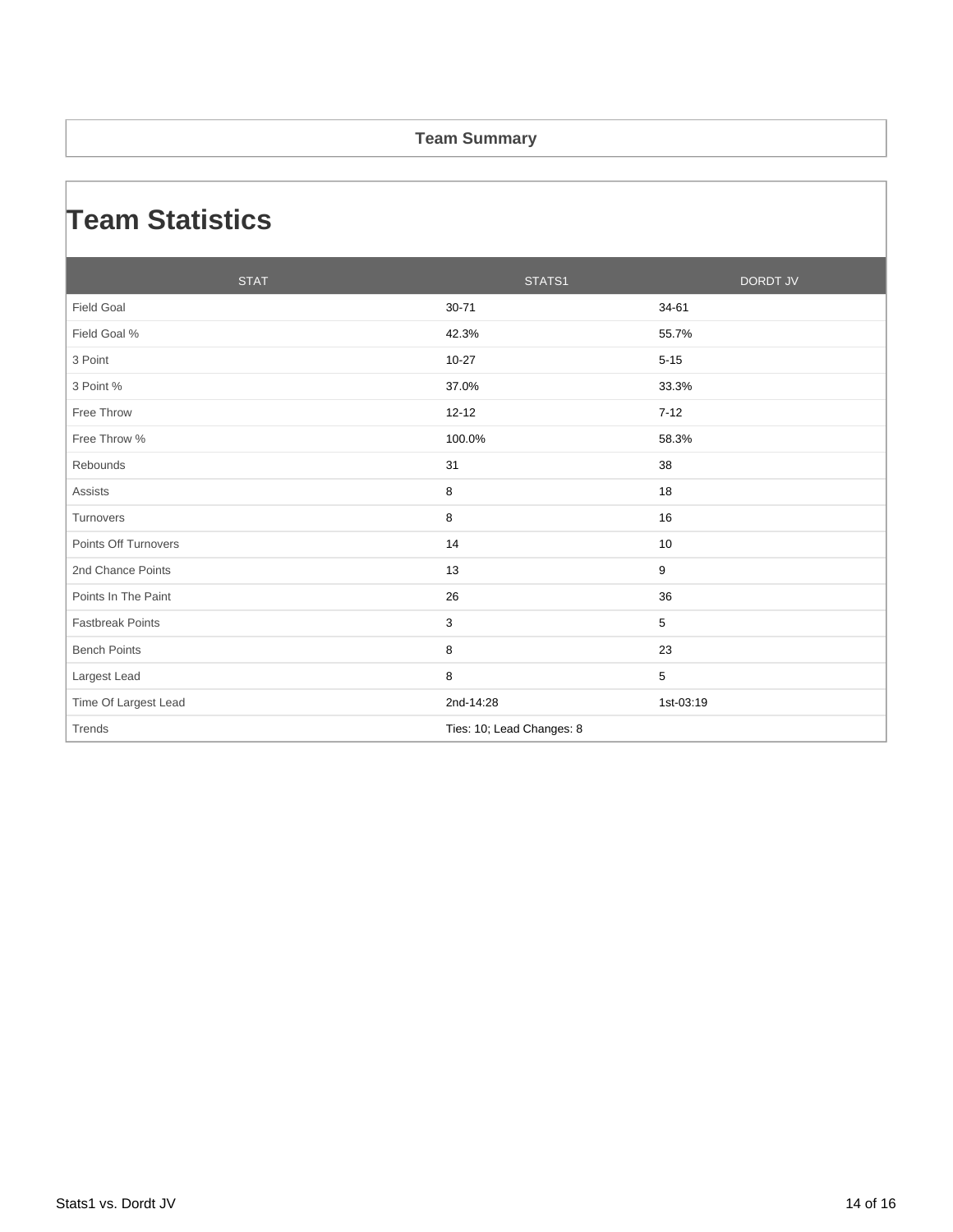#### **1st Half Box**

## **Stats1**

| <b>PLAYER</b>   | <b>MIN</b>     | FGM-A   | 3PM-A    | FTM-A   | OREB         | <b>DREB</b>    | <b>REB</b>     | <b>AST</b>   | <b>STL</b>  | <b>BLK</b>   | <b>TO</b>      | PF           | <b>PTS</b>     |
|-----------------|----------------|---------|----------|---------|--------------|----------------|----------------|--------------|-------------|--------------|----------------|--------------|----------------|
| <b>STARTERS</b> |                |         |          |         |              |                |                |              |             |              |                |              |                |
| 02 - Lubbers    | 16             | $2 - 6$ | $0 - 1$  | $2 - 2$ | 3            | $\mathbf{1}$   | $\overline{4}$ | $\mathbf{1}$ | $\mathbf 0$ | 0            | $\mathbf 0$    | $\mathbf{1}$ | 6              |
| 10 - Sam A      | 15             | $2 - 5$ | $0 - 2$  | $0-0$   | $\mathbf{1}$ | $\mathbf{1}$   | $\overline{2}$ | $\mathbf 0$  | $\mathbf 0$ | $\mathbf{1}$ | $\mathbf{1}$   | $\mathbf{1}$ | 4              |
| 15 - Drew V     | 13             | $3 - 7$ | $1 - 2$  | $0-0$   | $\mathbf{1}$ | 3              | 4              | 0            | 3           | 0            | $\mathbf{1}$   | $\mathsf 0$  | $\overline{7}$ |
| 21 - Kalen H    | 15             | $3 - 7$ | $1 - 2$  | $0-0$   | $\mathbf 0$  | $\mathbf 0$    | 0              | $\mathbf 0$  | 2           | 0            | $\mathbf 0$    | $\mathbf{1}$ | $\overline{7}$ |
| 34 - Dobney     | 13             | $5 - 7$ | $2 - 4$  | $0-0$   | $\mathbf 0$  | $\mathbf 0$    | 0              | 0            | $\mathbf 0$ | 0            | $\overline{2}$ | $\mathbf{1}$ | 12             |
| <b>RESERVES</b> |                |         |          |         |              |                |                |              |             |              |                |              |                |
| 03 - Fritz      | 12             | $1 - 3$ | $1 - 3$  | $0-0$   | $\mathbf 0$  | 2              | $\overline{2}$ | $\mathbf{1}$ | $\mathbf 0$ | $\mathbf{1}$ | $\mathbf 0$    | $\mathbf 0$  | 3              |
| 11 - Jaden F    | 9              | $1 - 2$ | $0-0$    | $0-0$   | $\mathbf{1}$ | $\mathbf{1}$   | $\overline{2}$ | $\mathbf 0$  | 0           | 0            | $\mathbf 0$    | $\mathsf 0$  | $\overline{2}$ |
| 13 - Jacob Wike | $\overline{7}$ | $0 - 1$ | $0 - 1$  | $0-0$   | $\mathbf 0$  | $\mathbf{1}$   | $\mathbf{1}$   | $\mathbf{1}$ | $\mathbf 0$ | 0            | $\overline{2}$ | $\mathbf{1}$ | 0              |
| TM - Team       |                |         |          |         | $\mathbf{1}$ | $\overline{1}$ | $\overline{2}$ |              |             |              | $\mathbf 0$    | $\mathsf 0$  |                |
| <b>TOTALS</b>   |                | 17-38   | $5 - 15$ | $2 - 2$ | 6            | 9              | 15             | 3            | 5           | $\mathbf{2}$ | 6              | 5            | 41             |
|                 |                | 44.7%   | 33.3%    | 100.0%  |              |                |                |              |             |              |                |              |                |

### **Dordt JV**

| <b>PLAYER</b>           | <b>MIN</b> | FGM-A     | 3PM-A   | FTM-A   | <b>OREB</b>  | <b>DREB</b>  | <b>REB</b>     | <b>AST</b>  | <b>STL</b>  | <b>BLK</b>  | <b>TO</b>      | <b>PF</b>    | <b>PTS</b>     |
|-------------------------|------------|-----------|---------|---------|--------------|--------------|----------------|-------------|-------------|-------------|----------------|--------------|----------------|
| <b>STARTERS</b>         |            |           |         |         |              |              |                |             |             |             |                |              |                |
| 01 - Ben Loverude       | 12         | $0 - 3$   | $0 - 2$ | $2 - 2$ | 0            | $\mathbf{1}$ | $\mathbf{1}$   | $\mathbf 0$ | $\mathbf 0$ | $\mathbf 0$ | $\mathbf 0$    | $\mathbf 0$  | 2              |
| 05 - Austin Van Donge   | 11         | $1 - 2$   | $0-0$   | $0-0$   | 0            | 2            | $\overline{2}$ | 1           | $\mathbf 0$ | $\mathbf 0$ | 0              | $\mathbf{1}$ | $\overline{2}$ |
| 20 - Tyler Prins        | 17         | $3-5$     | $1 - 1$ | $2 - 2$ | 0            | 3            | 3              | 3           | $\mathbf 0$ | $\Omega$    | $\overline{2}$ | $\mathbf 0$  | 9              |
| 32 - Dawson Feenstra    | 16         | $5-9$     | $0 - 1$ | $1 - 2$ | 3            | 3            | 6              | 1           | 1           | $\mathbf 0$ | $\mathbf 0$    | $\mathbf 0$  | 11             |
| 43 - Wilson Harshbarger | 10         | $3-6$     | $0 - 1$ | $0-0$   | 0            | 3            | 3              | 0           | 1           | 1           | $\mathbf 1$    | $\mathbf 0$  | 6              |
| <b>RESERVES</b>         |            |           |         |         |              |              |                |             |             |             |                |              |                |
| 04 - Shane Haagsma      | 10         | $1 - 1$   | $0-0$   | $0-0$   | $\mathbf{1}$ | 0            | $\mathbf{1}$   | 0           | $\mathbf 0$ | $\mathbf 0$ | $\overline{2}$ | $\mathbf{1}$ | 2              |
| 11 - Andrew De Vries    | 11         | $0 - 3$   | $0 - 3$ | $0-0$   | 0            | $\mathbf 0$  | $\mathbf 0$    | 1           | $\Omega$    | 0           | $\overline{2}$ | $\mathbf{1}$ | $\mathbf 0$    |
| 25 - Matt Haken         | 12         | $4 - 4$   | $0-0$   | $0-0$   | $\mathbf{1}$ | 2            | 3              | $\mathbf 0$ | $\mathbf 1$ | 2           | $\overline{2}$ | $\mathbf 0$  | 8              |
| TM - Team               |            |           |         |         | 1            | $\mathbf 0$  | $\mathbf{1}$   |             |             |             | 0              | $\mathbf 0$  |                |
| <b>TOTALS</b>           |            | $17 - 33$ | $1 - 8$ | $5-6$   | 5            | 14           | 19             | 6           | 3           | 3           | 9              | 3            | 40             |
|                         |            | 51.5%     | 12.5%   | 83.3%   |              |              |                |             |             |             |                |              |                |